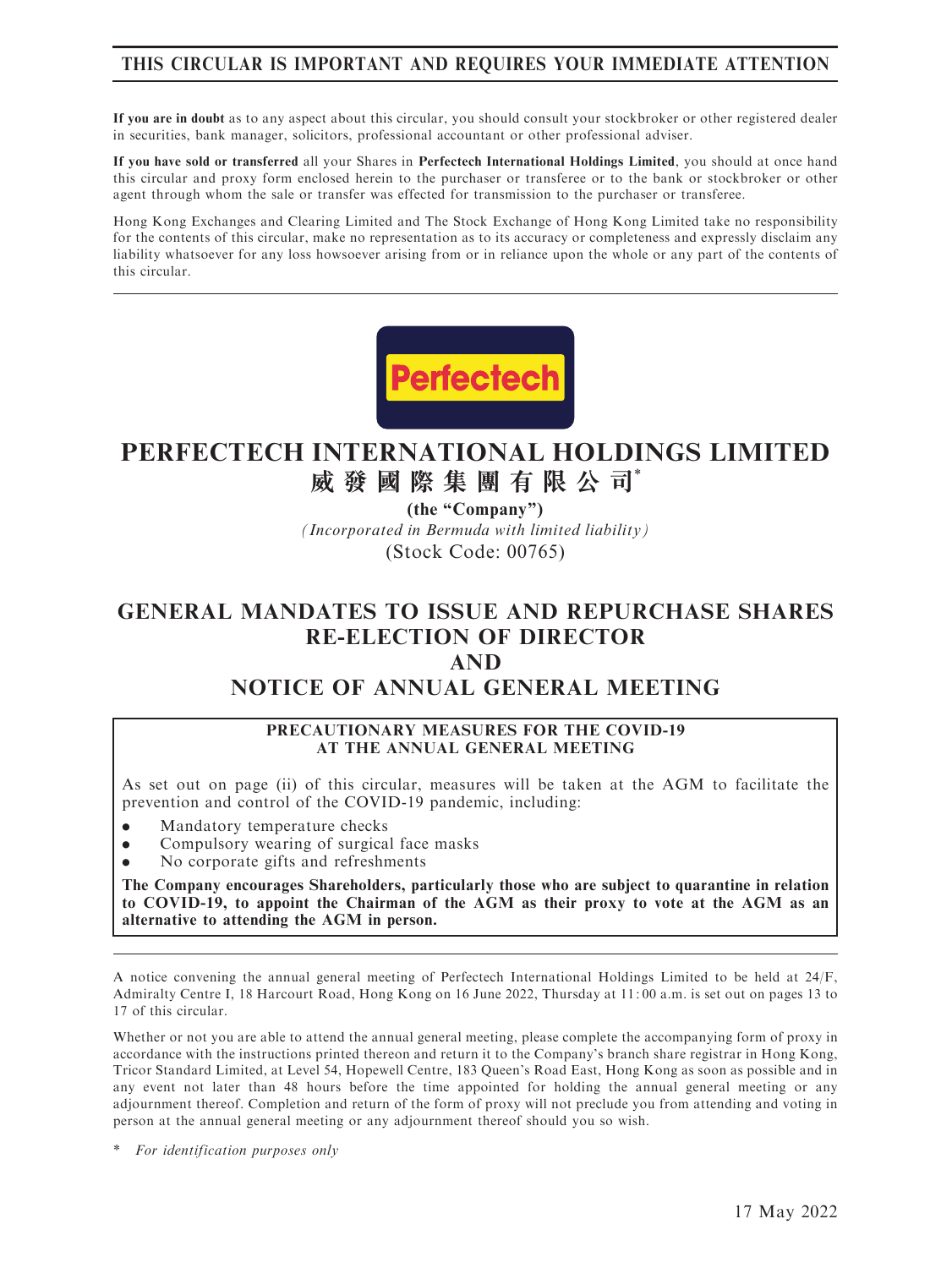# **CONTENTS**

# Page

| PRECAUTIONARY MEASURES FOR THE COVID-19           |  |
|---------------------------------------------------|--|
|                                                   |  |
|                                                   |  |
| APPENDIX I – EXPLANATORY STATEMENT ON             |  |
| <b>APPENDIX II – DETAILS OF DIRECTOR STANDING</b> |  |
|                                                   |  |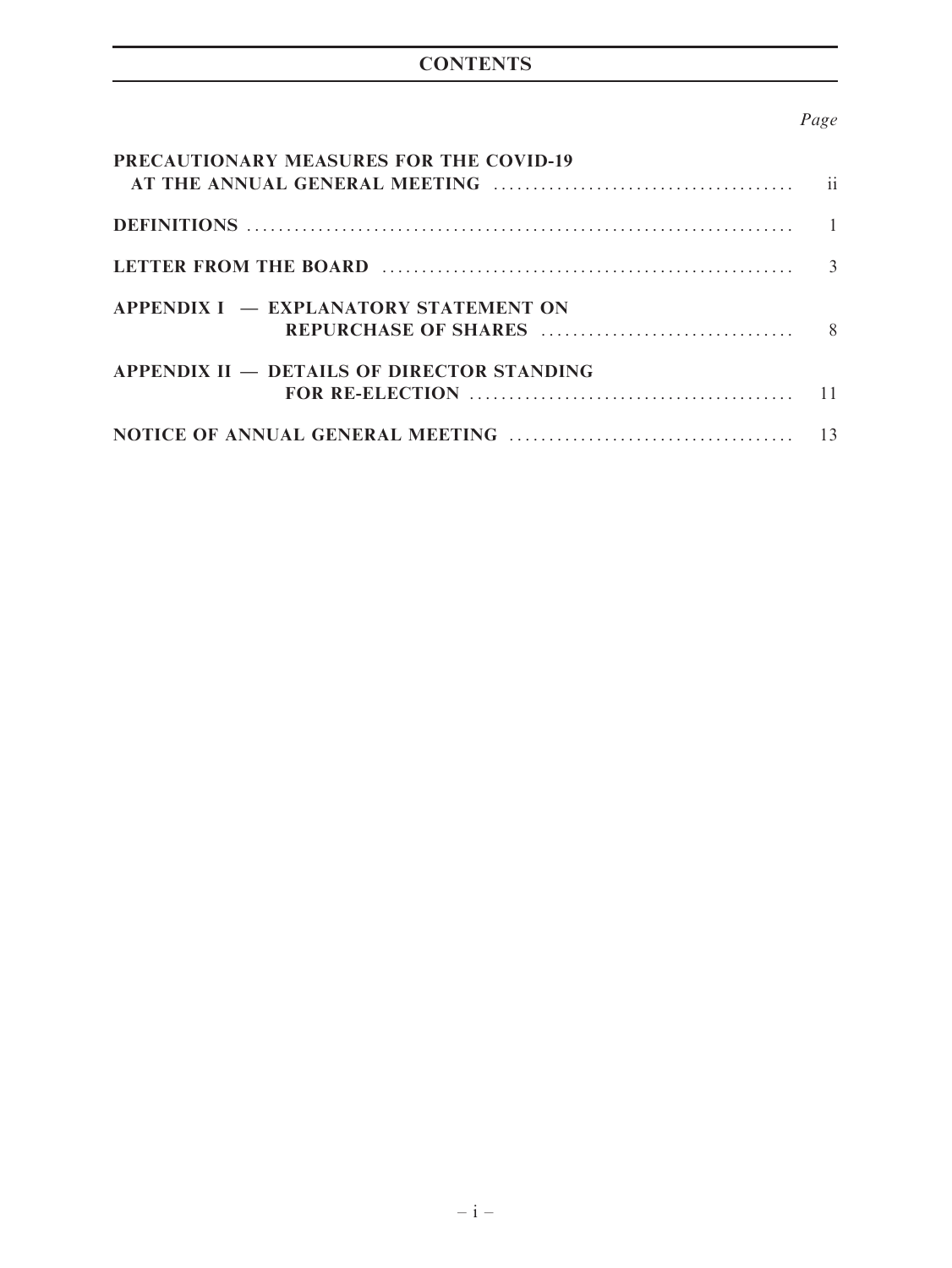### PRECAUTIONARY MEASURES FOR THE COVID-19 AT THE ANNUAL GENERAL MEETING

In view of the COVID-19 pandemic, the following precautionary measures will be implemented at the AGM to ensure the health and safety of attending Shareholders, staff and other stakeholders:

- (1) Mandatory temperature check will be carried out for every attendee at the entrance of the AGM venue. Any person with a body temperature of over 37.5 degrees Celsius may be denied entry to the AGM venue and may not be allowed to attend the AGM.
- (2) Attendees are required to wear surgical face masks inside the AGM venue at all times, and to maintain a safe distance between seats.
- (3) The number of attendees permitted to be physically present in the AGM venue will be limited in accordance with the then prevailing requirements and/or guidelines published by the government. Shareholders and/or their proxies will be admitted to the AGM venue on a first-come-first-serve basis.
- (4) No refreshments will be served, and there will be no corporate gifts to avoid the coming into close contact amongst participants.

In the interest of all stakeholders' health and safety and consistent with the guidelines for the prevention and control of COVID-19, the Company reminds all Shareholders that attendance in person at the AGM is not necessary for the purpose of exercising voting rights. As an alternative, by completing proxy forms with voting instructions, Shareholders may appoint the chairman of the AGM as their proxy to vote on the relevant resolutions at the AGM instead of attending the AGM in person.

Subject to the development of the COVID-19 pandemic and in compliance with applicable laws and regulations, the Company may implement further precautionary measures at the AGM.

The proxy form is attached to this circular. If Shareholders choosing not to attend the AGM in person have any questions about the relevant resolutions, or about the Company or any other matters for communication with the Board, they can contact the Company by email to info@perfectech.com.hk.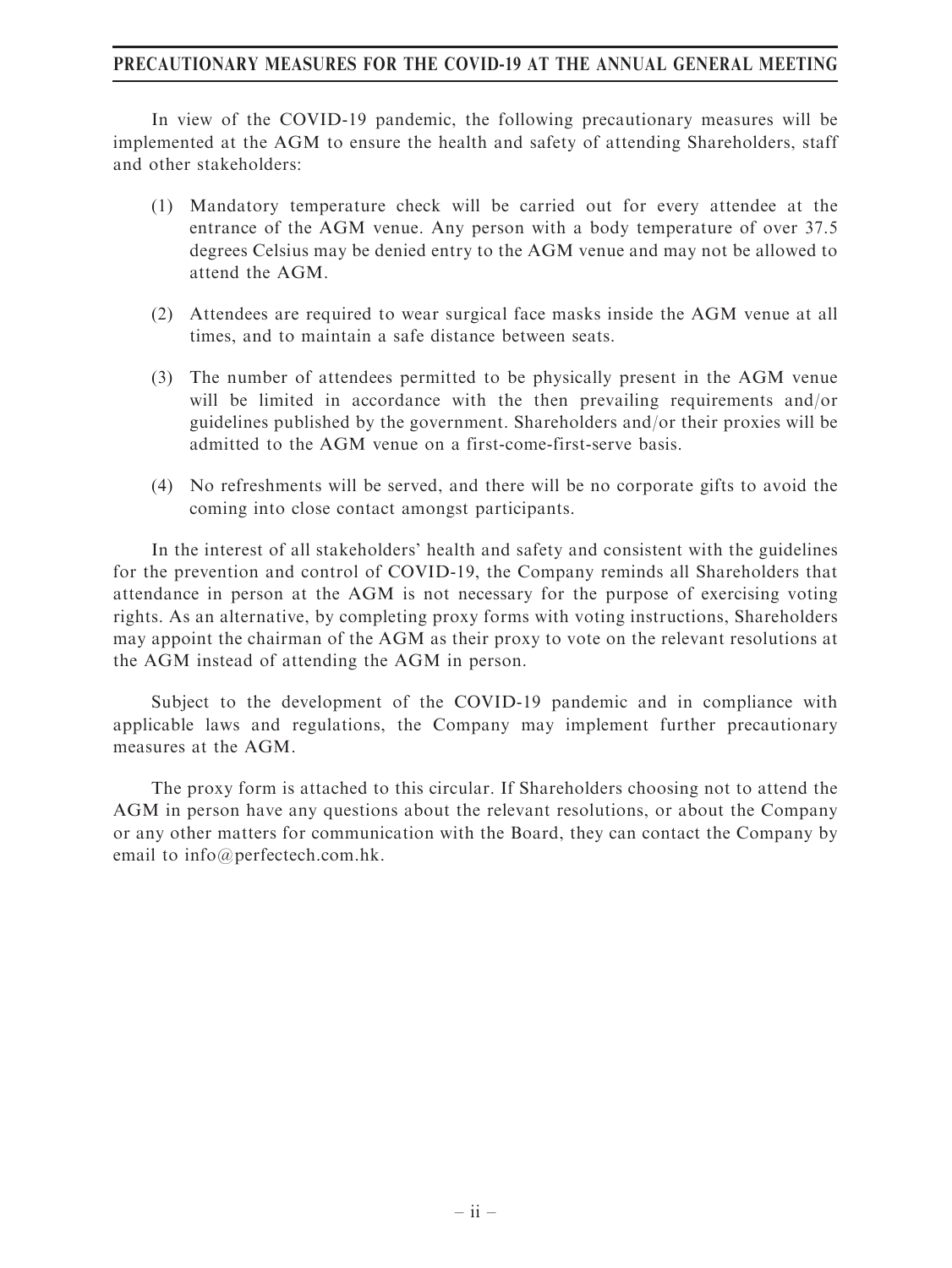# DEFINITIONS

In this circular, unless the context otherwise requires, the following expressions have the following meanings:

| "AGM"                            | the annual general meeting of the Company to be held at 24/F,<br>Admiralty Centre I, 18 Harcourt Road, Hong Kong, on 16 June<br>2022, Thursday, at 11:00 a.m. for the purpose of considering<br>and, if thought fit, approving the resolutions proposed in the<br><b>AGM</b> Notice                                                                                                                                                                                                                                                |  |  |  |
|----------------------------------|------------------------------------------------------------------------------------------------------------------------------------------------------------------------------------------------------------------------------------------------------------------------------------------------------------------------------------------------------------------------------------------------------------------------------------------------------------------------------------------------------------------------------------|--|--|--|
| "AGM Notice"                     | the notice dated 17 May 2022 for convening the AGM and<br>included in this circular                                                                                                                                                                                                                                                                                                                                                                                                                                                |  |  |  |
| "Board"                          | the board of Directors (including non-executive Directors and<br>independent non-executive Directors)                                                                                                                                                                                                                                                                                                                                                                                                                              |  |  |  |
| "Business Day"                   | a day on which banks in Hong Kong are open to conduct<br>business generally throughout their normal business hours and<br>the Stock Exchange is open for trading, excluding a Saturday,<br>Sunday, public holidays and days on which a tropical cyclone<br>warning no. 8 or above or a black rainstorm warning signal is<br>issued in Hong Kong at any time between 09:00 and 17:00 on<br>weekdays                                                                                                                                 |  |  |  |
| "Bye-laws"                       | the bye-laws of the Company as amended from time to time                                                                                                                                                                                                                                                                                                                                                                                                                                                                           |  |  |  |
| "Close Associate(s)"             | has the meaning ascribed to it under the Listing Rules                                                                                                                                                                                                                                                                                                                                                                                                                                                                             |  |  |  |
| "Company"                        | Perfectech International Holdings Limited (威發國際集團有限公<br>$\overline{\mathbb{E}}$ ), a company incorporated in Bermuda with limited liability,<br>the Shares of which are listed on the main board of the Stock<br>Exchange (Stock Code: 00765)                                                                                                                                                                                                                                                                                      |  |  |  |
| "Core Connected<br>$Person(s)$ " | has the meaning ascribed to it under the Listing Rules                                                                                                                                                                                                                                                                                                                                                                                                                                                                             |  |  |  |
| " $Director(s)$ "                | the director(s) of the Company                                                                                                                                                                                                                                                                                                                                                                                                                                                                                                     |  |  |  |
| "General Mandate"                | a general mandate to the Directors to allot and issue Shares not<br>exceeding 20% of the total number of issued Shares as at the date<br>of approval of the mandate (subject to adjustment in case of any<br>Share consolidation or subdivision after the mandate has been<br>approved, provided that the maximum number of securities that<br>may be issued and allotted as a percentage of the total number of<br>issued Shares at the date immediately before and after such<br>consolidation or subdivision shall be the same) |  |  |  |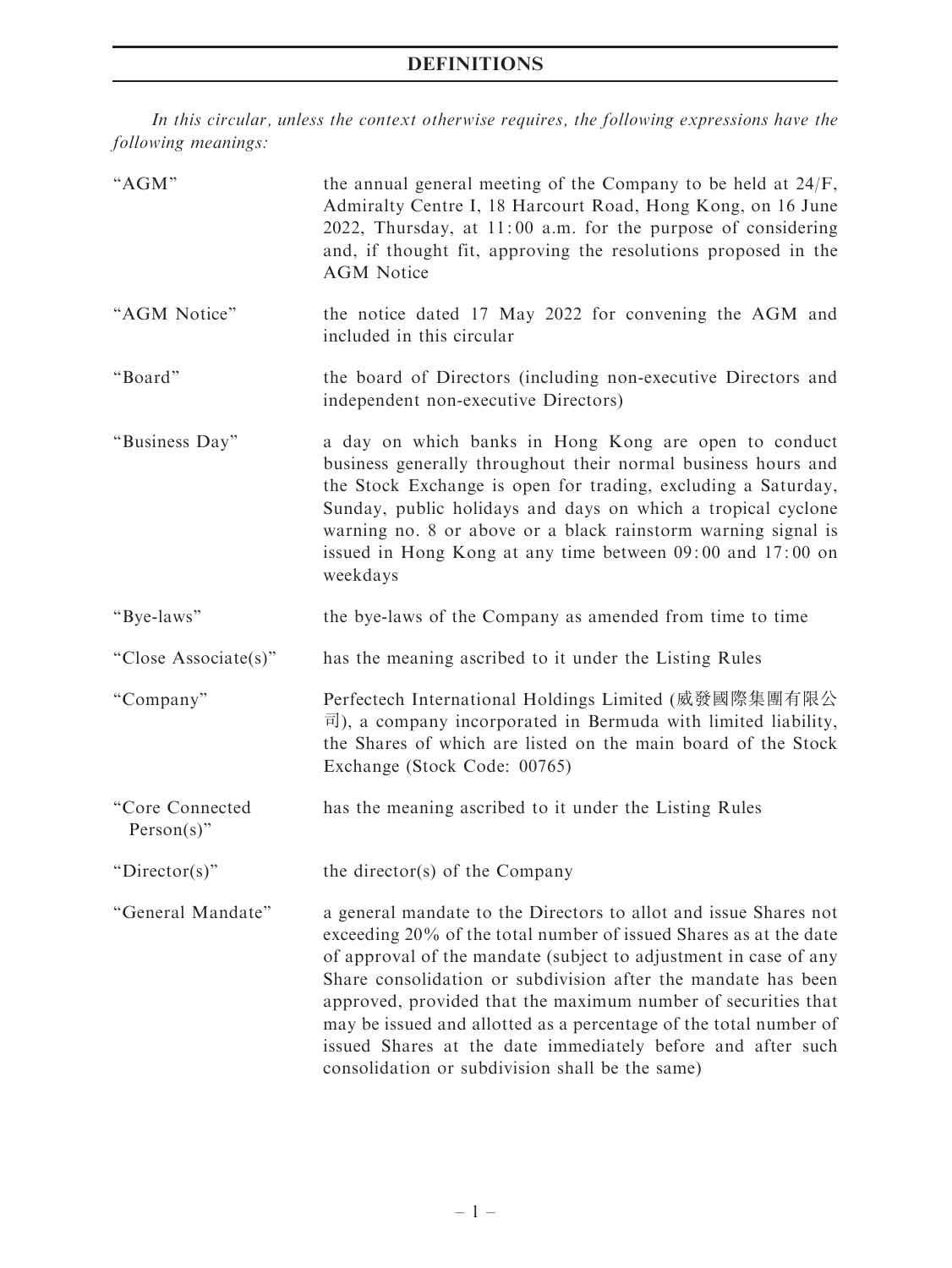# DEFINITIONS

| "General Extension<br>Mandate" | a general mandate to the Directors to add to the General<br>Mandate any Shares representing the number of Shares<br>repurchased under the Repurchase Mandate                                                                                                                                                                                                                                                                                                                                                                                |  |  |  |  |
|--------------------------------|---------------------------------------------------------------------------------------------------------------------------------------------------------------------------------------------------------------------------------------------------------------------------------------------------------------------------------------------------------------------------------------------------------------------------------------------------------------------------------------------------------------------------------------------|--|--|--|--|
| "Group"                        | the Company and its subsidiaries                                                                                                                                                                                                                                                                                                                                                                                                                                                                                                            |  |  |  |  |
| "HK\$"                         | Hong Kong dollars, the lawful currency of Hong Kong                                                                                                                                                                                                                                                                                                                                                                                                                                                                                         |  |  |  |  |
| "Hong Kong"                    | the Hong Kong Special Administrative Region of the PRC                                                                                                                                                                                                                                                                                                                                                                                                                                                                                      |  |  |  |  |
| "Latest Practicable<br>Date"   | 10 May 2022, being the latest practicable date prior to the<br>printing of this circular for the purpose of ascertaining certain<br>information contained in this circular                                                                                                                                                                                                                                                                                                                                                                  |  |  |  |  |
| "Listing Rules"                | the Rules Governing the Listing of Securities on the Stock<br>Exchange as amended from time to time                                                                                                                                                                                                                                                                                                                                                                                                                                         |  |  |  |  |
| "PRC"                          | the People's Republic of China excluding Hong Kong, the<br>Macau Special Administrative Region of the PRC and Taiwan<br>for the purposes of this circular                                                                                                                                                                                                                                                                                                                                                                                   |  |  |  |  |
| "Repurchase Mandate"           | a general mandate to the Directors to repurchase Shares not<br>exceeding 10% of the total number of the issued shares of the<br>Company as at the date of approval of the mandate (subject to<br>adjustment in case of any Share consolidation or subdivision<br>after the mandate has been approved, provided that the<br>maximum number of securities that may be repurchased as a<br>percentage of the total number of issued Shares at the date<br>immediately before and after such consolidation or subdivision<br>shall be the same) |  |  |  |  |
| "SFO"                          | the Securities and Futures Ordinance, Chapter 571 of the Laws<br>of Hong Kong                                                                                                                                                                                                                                                                                                                                                                                                                                                               |  |  |  |  |
| "Share(s)"                     | ordinary share(s) of HK\$0.10 each in the capital of the Company                                                                                                                                                                                                                                                                                                                                                                                                                                                                            |  |  |  |  |
| "Shareholder(s)"               | $holder(s)$ of the Share(s)                                                                                                                                                                                                                                                                                                                                                                                                                                                                                                                 |  |  |  |  |
| "Stock Exchange"               | The Stock Exchange of Hong Kong Limited                                                                                                                                                                                                                                                                                                                                                                                                                                                                                                     |  |  |  |  |
| "subsidiary/<br>subsidiaries"  | any entity which falls within the meaning of the term<br>"subsidiary" as defined in the Listing Rules and the term<br>"subsidiaries" shall be construed accordingly                                                                                                                                                                                                                                                                                                                                                                         |  |  |  |  |
| "Takeovers Code"               | The Code on Takeovers and Mergers published by the Securities<br>and Futures Commission of Hong Kong                                                                                                                                                                                                                                                                                                                                                                                                                                        |  |  |  |  |
| $\lq\lq 0$ $\lq\lq$            | per cent.                                                                                                                                                                                                                                                                                                                                                                                                                                                                                                                                   |  |  |  |  |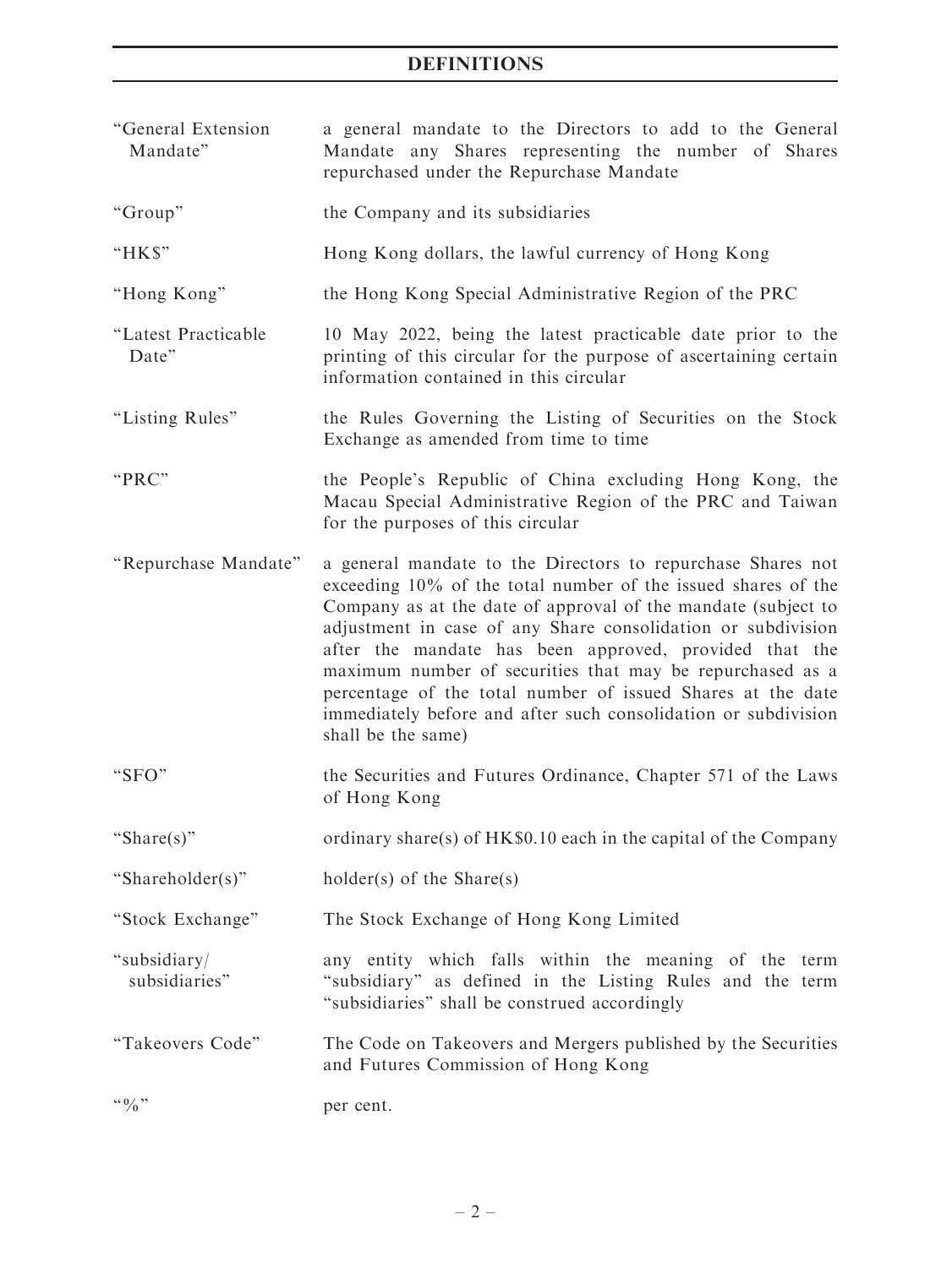

# **PERFECTECH INTERNATIONAL HOLDINGS LIMITED 威發國際集團有限公司**\*

*(Incorporated in Bermuda with limited liability)* (Stock Code: 00765) **(the "Company")**

Executive Directors: Mr. Li Shaohua (Chief Executive Officer) Mr. Poon Wai Yip, Albert

Independent Non-Executive Directors: Mr. Lau Shu Yan Mr. Xie Xiaohong Mr. Geng Jianhua

Registered office: Victoria Place, 5th Floor 31 Victoria Street Hamilton HM10 Bermuda

Principal Place of Business in Hong Kong: 15/F, Sun Hing Industrial Building 46 Wong Chuk Hang Road Aberdeen, Hong Kong

17 May 2022

To the Shareholders,

Dear Sir or Madam,

# GENERAL MANDATES TO ISSUE AND REPURCHASE SHARES RE-ELECTION OF DIRECTOR AND NOTICE OF ANNUAL GENERAL MEETING

#### 1. INTRODUCTION

The purpose of this circular is to provide the Shareholders with information regarding the following proposals to be put forward at the AGM for the Shareholder's consideration and, if thought fit, approval of:

- (a) the granting to the Directors of the General Mandate;
- (b) the granting to the Directors of the Repurchase Mandate;
- (c) the granting to the Directors of the General Extension Mandate; and
- (d) the re-election of Director.

\* For identification purposes only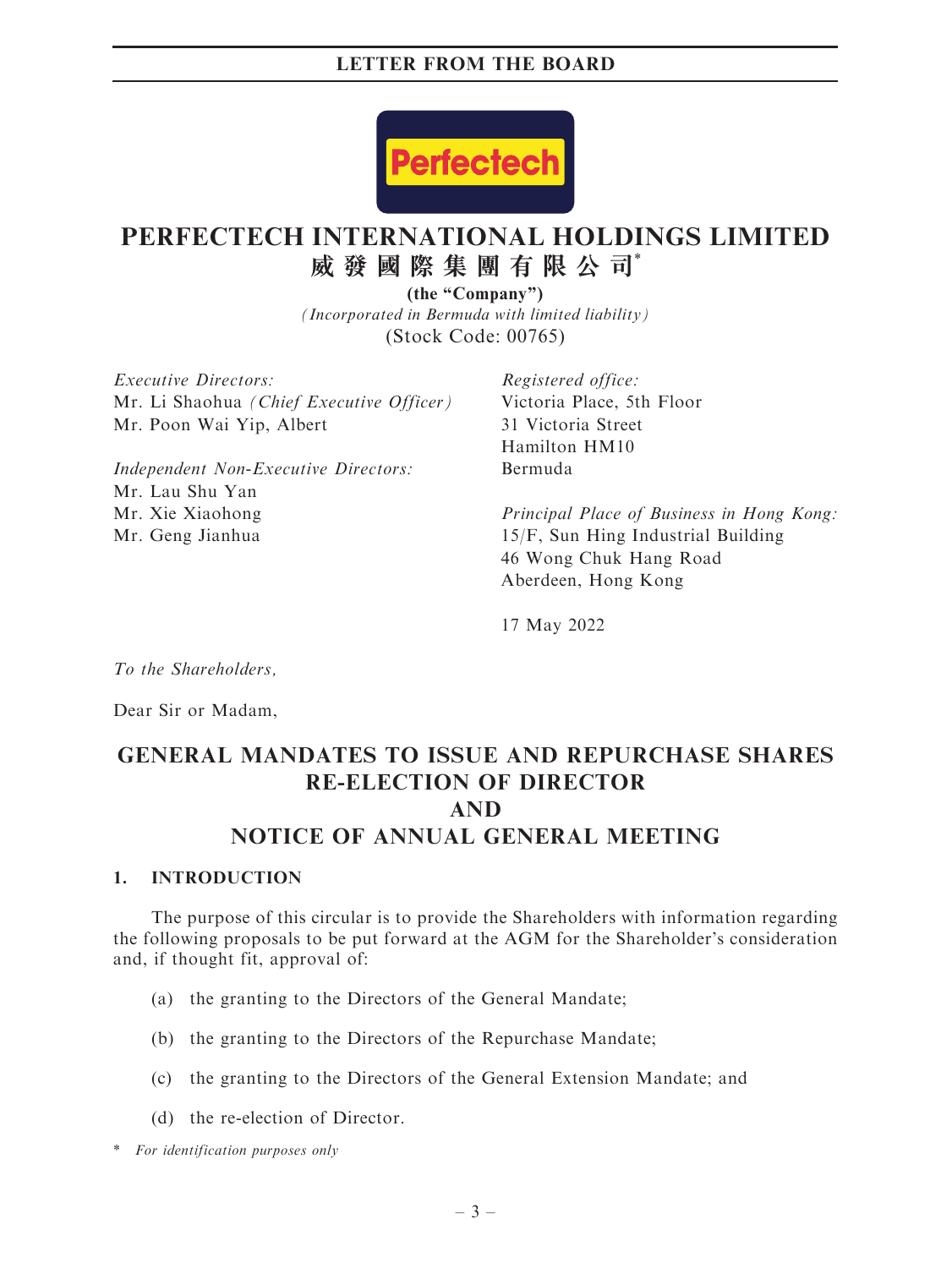#### 2. VARIOUS MANDATES

On 1 June 2021, resolutions for the General Mandate, Repurchase Mandate and the General Extension Mandate were passed by the Shareholders and all the aforesaid mandates will lapse at the conclusion of the forthcoming AGM.

#### (a) General Mandate

An ordinary resolution will be proposed at the AGM to approve the granting of the General Mandate. The new General Mandate, if granted, will allow the Directors to issue and allot further Shares prevailing up to 20% of the number of issued shares of the Company as at the date of passing the relevant resolution (subject to adjustment in case of any Share consolidation or subdivision after such mandate has been approved, provided that the maximum number of Shares that may be issued and allotted as a percentage of the total number of issued Shares at the date immediately before and after such consolidation or subdivision shall be the same).

As at the Latest Practicable Date, the number of issued shares of the Company was 326,923,607 fully paid-up Shares. Subject to the passing of the resolution granting the General Mandate and on the basis that no further Shares will be allotted and issued or repurchased from the Latest Practicable Date and up to the date of the AGM, exercise in full of the General Mandate could result in new issue of up to 65,384,721 Shares. There is no present intention for issuance of Shares pursuant to the General Mandate.

## (b) Repurchase Mandate

An ordinary resolution will be proposed at the AGM to approve the granting of the Repurchase Mandate. The new Repurchase Mandate, if granted, will allow the Directors to exercise all the powers of the Company to repurchase its own Shares on market through the Stock Exchange or on another recognised stock exchange not exceeding 10% of the number of issued shares of the Company as at the date of passing the relevant resolution (subject to adjustment in case of any Share consolidation or subdivision after such mandate has been approved, provided that the maximum number of Shares that may be repurchased as a percentage of the total number of issued Shares at the date immediately before and after such consolidation or subdivision shall be the same).

Subject to the passing of the proposed resolution granting the Repurchase Mandate and on the basis that there were 326,923,607 fully paid-up Shares as at the Latest Practicable Date and no Shares will be issued or repurchased by the Company from the Latest Practicable Date to the date of AGM, the Company will be allowed under the Repurchase Mandate to repurchase a maximum of 32,692,360 Shares. There is no present intention for any repurchase of Shares on market through the Stock Exchange or on another recognised stock exchange pursuant to the Repurchase Mandate.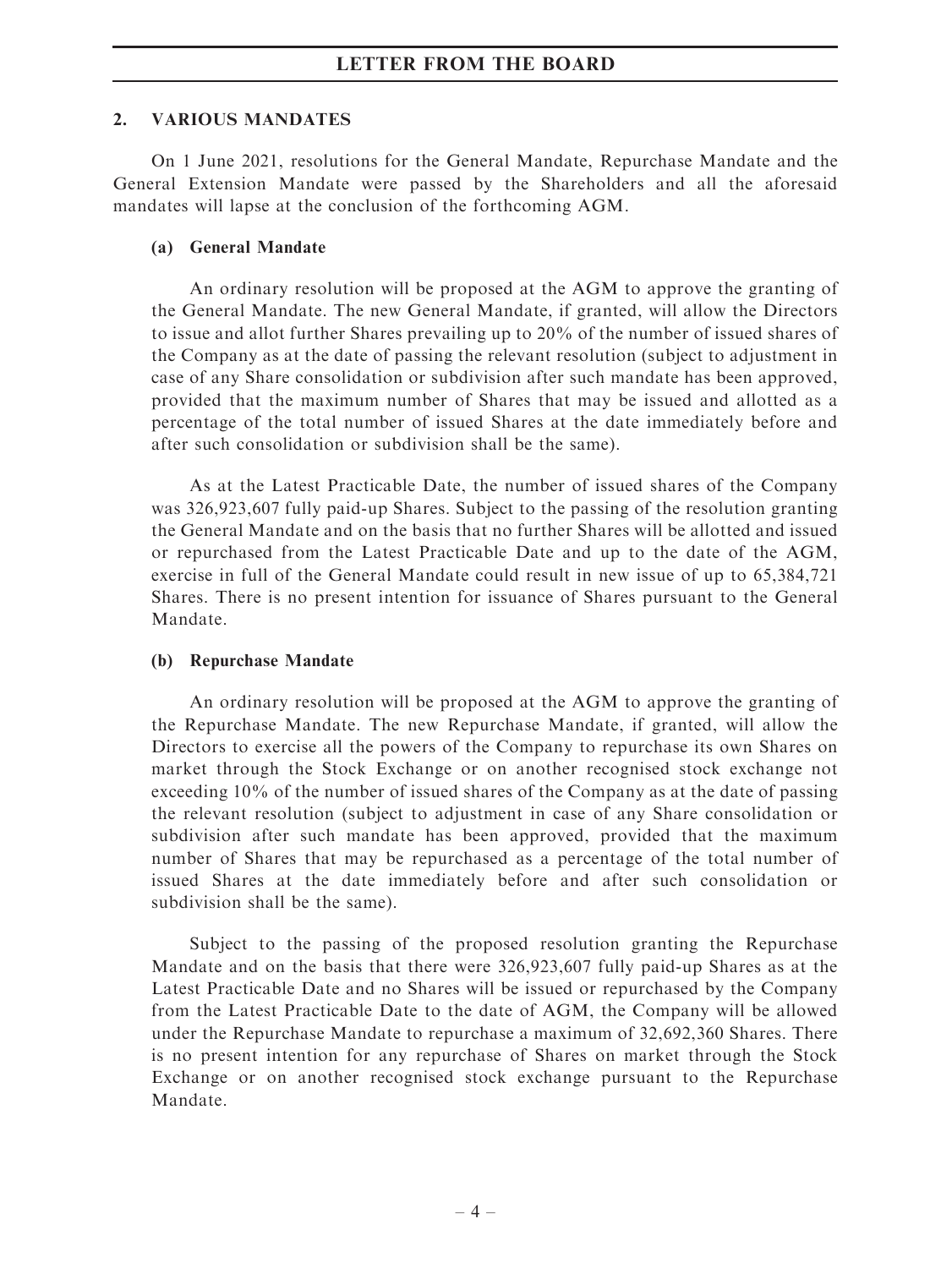An explanatory statement required under Rule 10.06(1)(b) of the Listing Rules to be sent to the Shareholders in relation to the Repurchase Mandate is set out in Appendix I to this circular. The explanatory statement contains all the information reasonably necessary for Shareholders to make an informed decision on whether to approve the relevant resolution at the AGM.

#### (c) General Extension Mandate

It is recommended that the General Extension Mandate be granted to the Directors permitting them, after the grant of the Repurchase Mandate referred to above, to add to the General Mandate any Shares repurchased pursuant to the Repurchase Mandate.

The authority conferred on the Directors by the General Mandate, the Repurchase Mandate and the General Extension Mandate would continue to be in force until the earliest of (i) the conclusion of the next annual general meeting of the Company; (ii) the expiration of the period within which the next annual general meeting of the Company is required by law or the Bye-laws to be held; and (iii) its revocation or variation by ordinary resolution of the Shareholders in a general meeting.

## 3. RE-ELECTION OF DIRECTOR

Pursuant to Bye-law 99 of the Company and the Corporate Governance Code of the Company, every Director including those Directors appointed for a specific term, shall be subject to retirement by rotation at the annual general meeting at least once every three years. The retiring Director(s) shall be eligible for re-election.

Accordingly, the following Director shall hold office only until the AGM and being eligible, has offered himself for re-election at the AGM. All remaining Directors will continue to be in office.

#### Name Position

Mr. Li Shaohua Executive Director

Mr. Li Shaohua entered into a service agreement with the Company, pursuant to which there is no specific term for his appointment as an executive Director. If re-elected at the AGM, Mr. Li Shaohua will be subject to retirement by rotation, re-election, removal, vacation and termination of his office as a Director as set out in the Bye-laws or the disqualification to act as a Director under the Bye-laws, the laws of Bermuda and the Listing Rules.

The particulars of the aforesaid Director required to be disclosed under the Listing Rules are set out in Appendix II to this circular.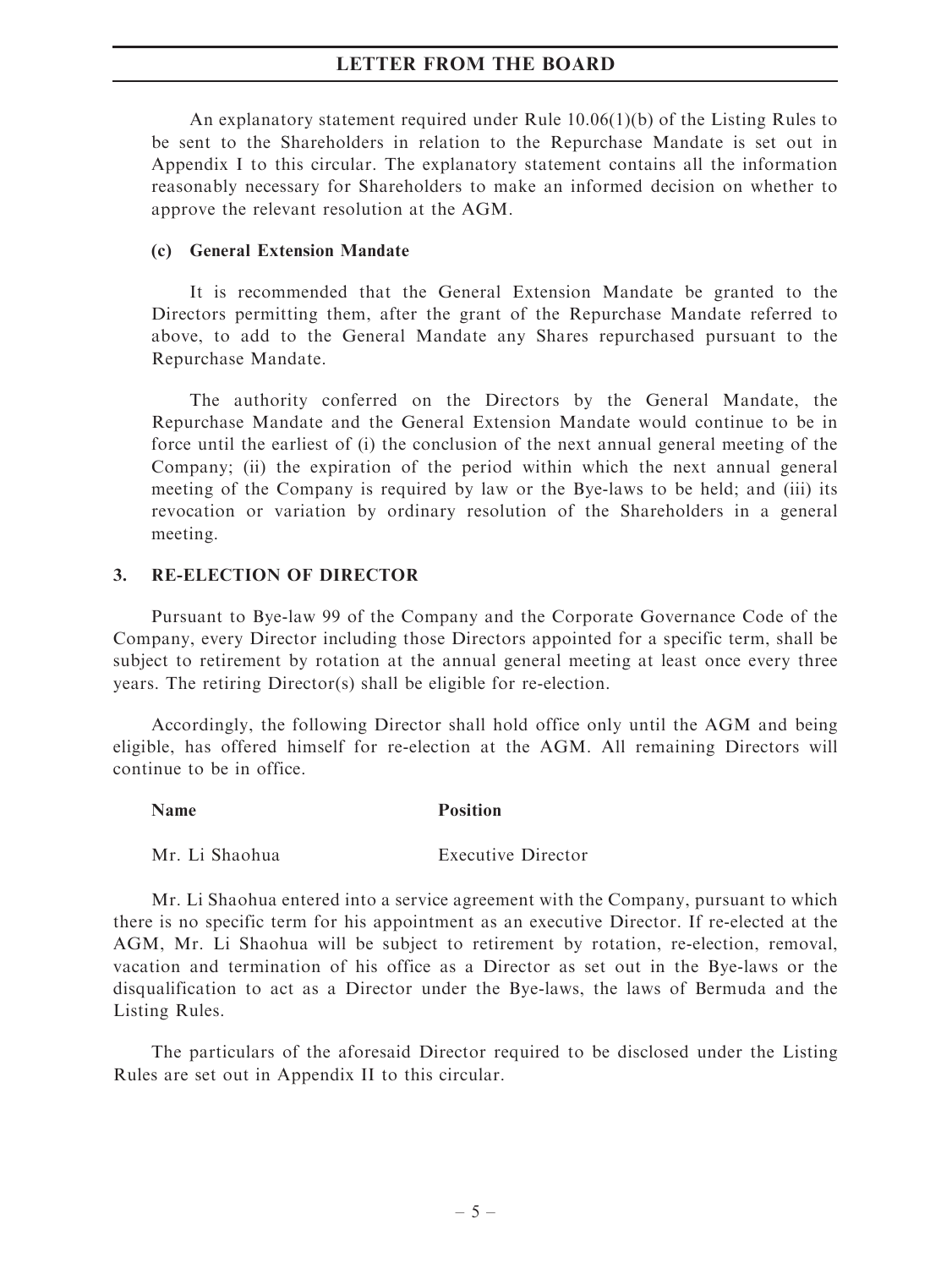#### 4. ANNUAL GENERAL MEETING

The AGM Notice is set out on pages 13 to 17 of this circular and a form of proxy for use at the AGM is herein enclosed.

Whether or not you are able to attend the AGM, please complete the accompanying form of proxy in accordance with the instructions printed thereon and return it to the Company's branch share registrar in Hong Kong, Tricor Standard Limited, at Level 54, Hopewell Centre, 183 Queen's Road East, Hong Kong as soon as possible and in any event not later than 48 hours before the time appointed for holding the AGM or any adjournment thereof. Completion and return of the form of proxy shall not preclude you from attending and voting at the AGM or any adjournment thereof should you so desire.

## 5. CLOSURE OF REGISTER OF MEMBERS

The Hong Kong branch register of members of the Company will be closed from 9 June 2022, Thursday, to 16 June 2022, Thursday (both dates inclusive), for the purposes of determining the entitlements of the Shareholders to attend and vote at the AGM. No transfer of the Shares may be registered on those dates. The record date for determining the entitlements of the Shareholders to attend and vote at the AGM is 16 June 2022, Thursday. In order to qualify to attend and vote at the AGM, all transfers accompanied by the relevant share certificates must be lodged with the Company's branch share registrar in Hong Kong, Tricor Standard Limited, at Level 54, Hopewell Centre, 183 Queen's Road East, Hong Kong, by no later than 4: 30 p.m. on 8 June 2022, Wednesday.

## 6. VOTING BY POLL

In accordance with Rule 13.39(4) of the Listing Rules, any vote of shareholders at a general meeting must be taken by poll. Accordingly, the voting on all resolutions at the AGM will be conducted by way of poll.

## 7. RECOMMENDATION

The Board believes that the resolutions in relation to the granting to the Directors of the General Mandate, Repurchase Mandate and General Extension Mandate and the re-election of Director are in the best interests of the Company and the Shareholders as a whole. The Board recommends that the Shareholders vote in favour of all resolutions to be proposed at the AGM.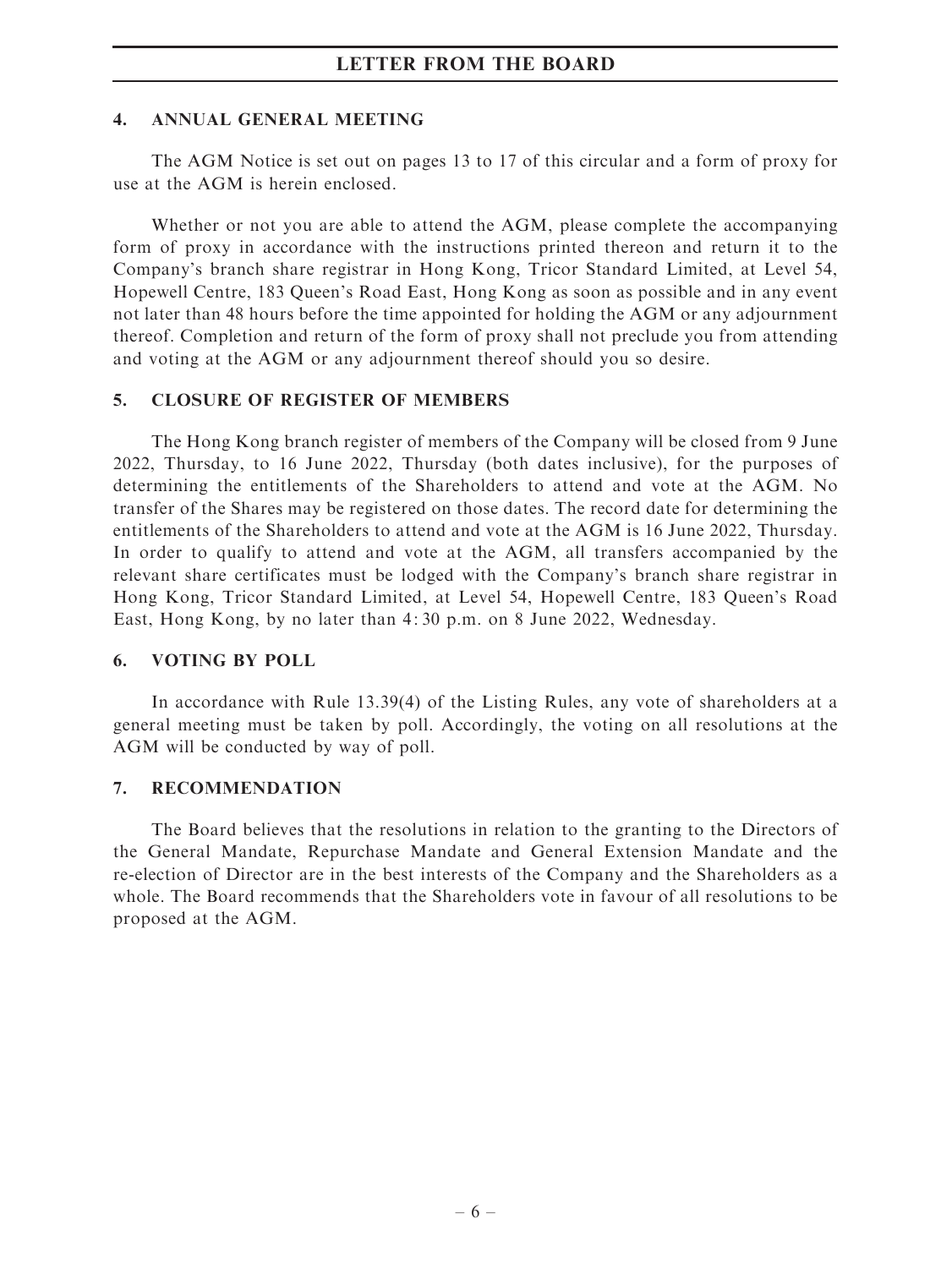#### 8. RESPONSIBILITY OF THE DIRECTORS

This circular, for which the Directors collectively and individually accept full responsibility, includes particulars given in compliance with the Listing Rules for the purpose of giving information with regard to the Company. The Directors, having made all reasonable enquiries, confirm that to the best of their knowledge and belief the information contained in this circular is accurate and complete in all material respects and not misleading or deceptive, and there are no other matters the omission of which would make any statement herein or this circular misleading.

> Yours faithfully, By order of the Board Perfectech International Holdings Limited Li Shaohua Executive Director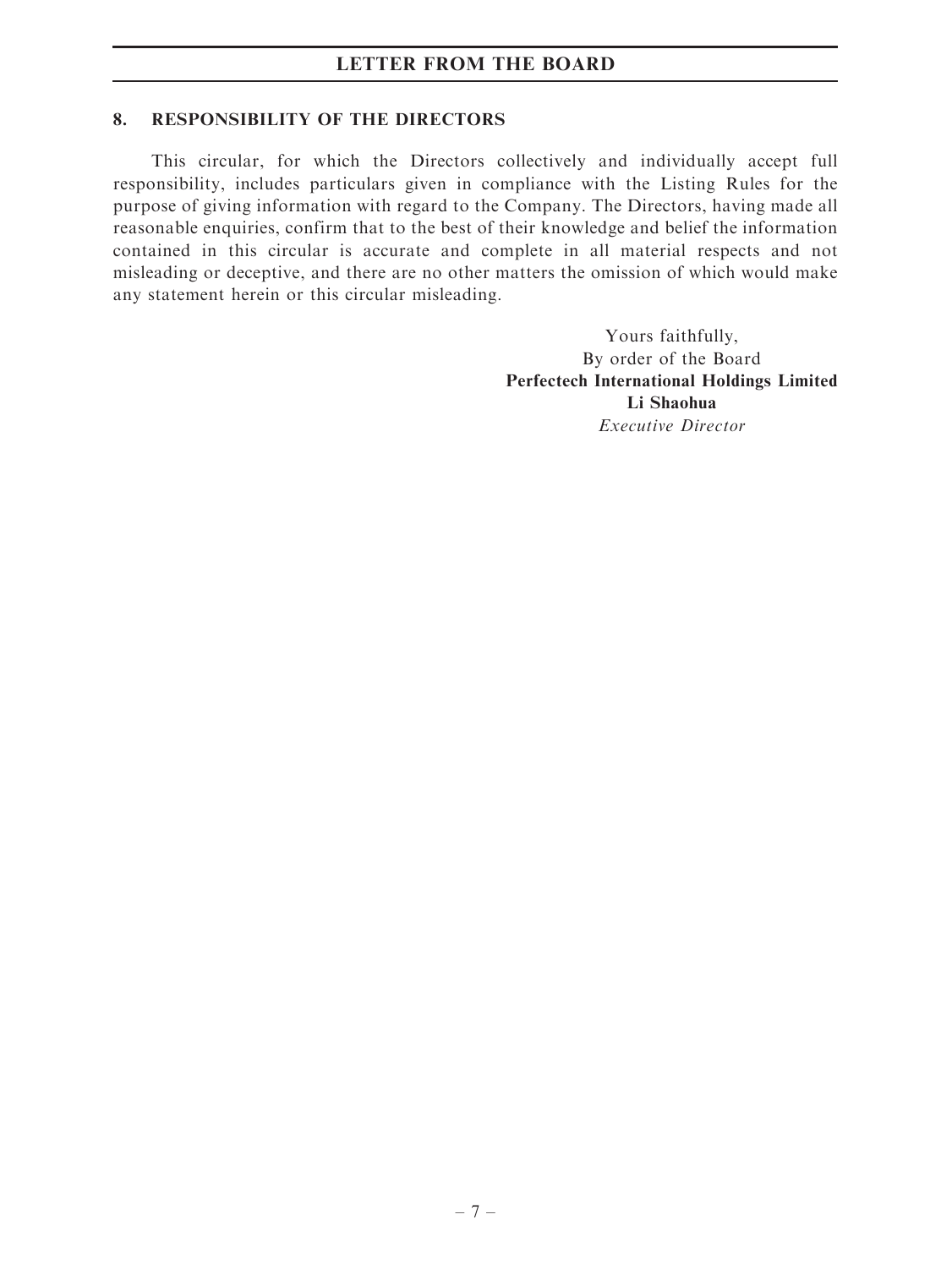## APPENDIX I EXPLANATORY STATEMENT ON REPURCHASE OF SHARES

This explanatory statement contains all the information required pursuant to Rule  $10.06(1)(b)$  and other relevant provisions of the Listing Rules to enable the Shareholders to make an informed decision on whether to vote for or against the ordinary resolutions to be proposed at the AGM in relation to the new Repurchase Mandate.

#### 1. SHARE CAPITAL

As at the Latest Practicable Date, the number of issued shares of the Company was 326,923,607 fully paid-up Shares.

Subject to the passing of the resolution granting the new Repurchase Mandate and on the basis that no further Shares will be allotted and issued or repurchased from the Latest Practicable Date to the date of the AGM, the Directors would be allowed under the Repurchase Mandate to repurchase up to 32,692,360 Shares, representing 10% of the number of issued shares of the Company as at the Latest Practicable Date, during the period from the date of resolution granting the Repurchase Mandate until the earliest of (i) the conclusion of the next annual general meeting of the Company; (ii) the expiration of the period within which the next annual general meeting of the Company is required by law or the Bye-laws to be held; and (iii) its revocation or variation by ordinary resolution of the Shareholders in a general meeting.

#### 2. REASONS FOR REPURCHASES

The Directors believe that it is in the best interests of the Company and its Shareholders as a whole to have a general authority from Shareholders to enable the Directors to repurchase Shares in the market. Such repurchases may, depending on market conditions and funding arrangements at the time, lead to an enhancement of the net value of the Company and its assets and/or earnings per Share and will only be made if the Directors believe that such repurchases will benefit the Company and its Shareholders as a whole.

#### 3. FUNDING OF REPURCHASES

In repurchasing Shares, the Company may apply funds legally available for such purpose from distributable profit or funds from a new issue in accordance with its Memorandum of Association and Bye-laws and the laws of Bermuda.

Bermuda law provides that the amount of capital repaid in connection with a share repurchase may only be paid out of either the capital paid up on the relevant shares, or out of the funds of the Company otherwise available for dividend or distribution or the proceeds of a fresh issue of shares made for the purpose. The amount of premium payable on repurchase may only be paid out of either the funds of the Company which would otherwise be available for dividend or distribution or out of the share premium of the Company.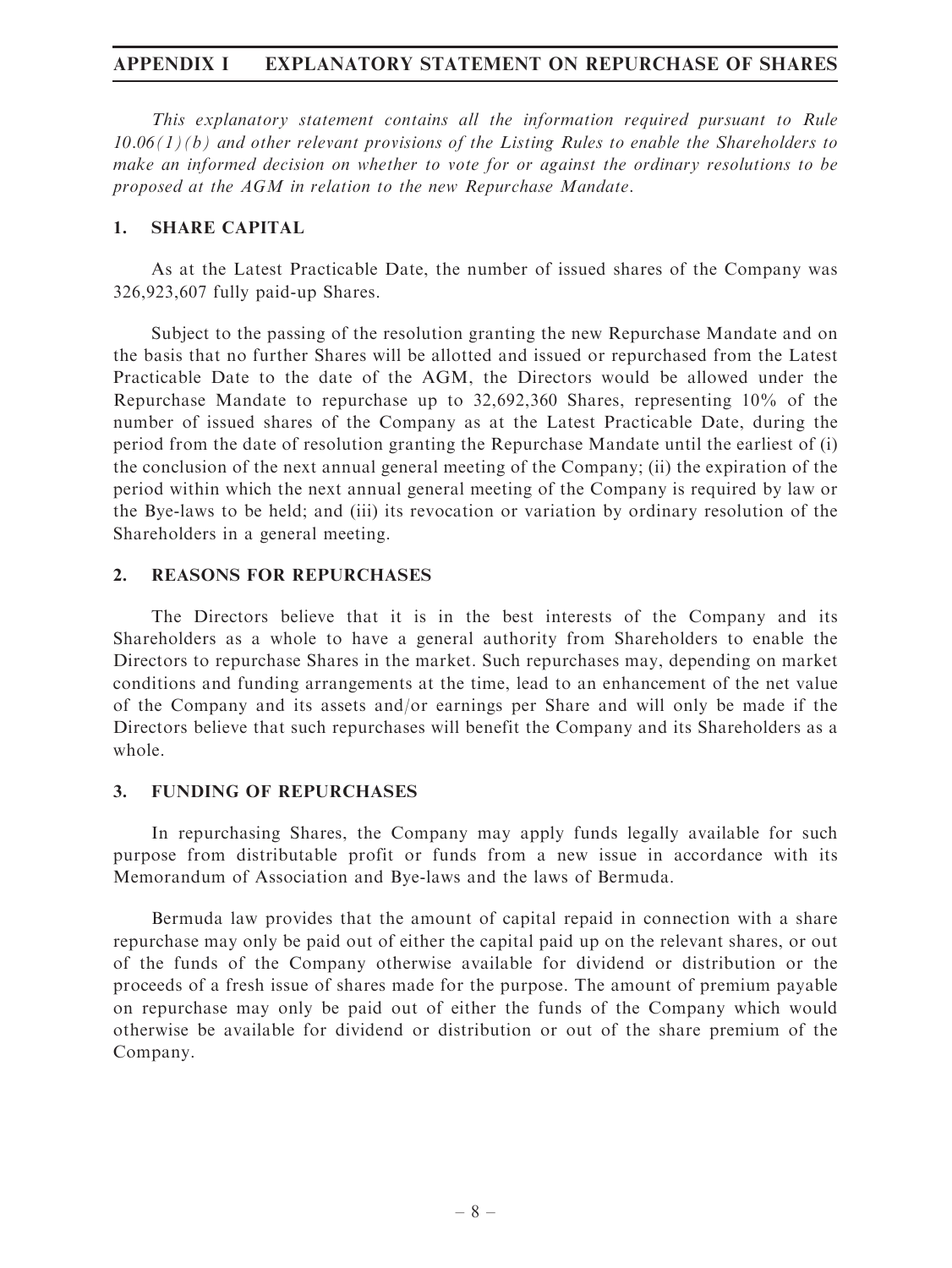## APPENDIX I EXPLANATORY STATEMENT ON REPURCHASE OF SHARES

On the basis of the combined net tangible assets of the Group as at 31 December 2021, and taking into account the current working capital position of the Group, the Directors consider that there would be no material adverse effect on the working capital and gearing position of the Group in the event that the Repurchase Mandate was to be exercised in full at any time during the proposed purchase period. The Directors do not propose to exercise the Repurchase Mandate to such extent as would, in the circumstances, have a material adverse effect on the working capital requirements of the Company or the gearing levels which in the opinion of the Directors are from time to time appropriate for the Company.

# 4. EFFECT UNDER THE TAKEOVERS CODE AND ON MINIMUM PUBLIC HOLDING

If, as a result of a Share repurchase, a Shareholder's proportionate interest in the voting rights of the Company increases, such increase will be treated as an acquisition for the purpose of Rule 32 of the Takeovers Code. In certain circumstances, a Shareholder or a group of Shareholders acting in concert (depending on the level of increase of the Shareholders' interest) could as a result of increase of its or their interest, obtain or consolidate control of the Company and become obliged to make a mandatory offer in accordance with Rule 26 of the Takeovers Code.

Assuming that no further Shares will be allotted and issued or repurchased from the Latest Practicable Date to the date of the AGM, on exercise in full of the Repurchase Mandate, the number of issued Shares will decrease from 326,923,607 to 294,231,247.

As at the Latest Practicable Date, each of Mr. Gao Xiaorui (through Fresh Choice Holdings Limited) and Mr. Zhai Jun (through Star Fly Limited) held 119,297,041 and 125,297,040 Shares respectively, representing approximately 36.49% and 38.33% of the total number of issued Shares of the Company respectively. The decrease in issued Shares resulted from the full exercise of the Repurchase Mandate will cause the percentage shareholding of each of Fresh Choice Holdings Limited (and thus Mr. Gao Xiaorui) and Star Fly Limited (and thus Mr. Zhai Jun) to increase to approximately 40.55% and 42.58% respectively. Such increase will give rise to an obligation to make a mandatory offer under Rule 26 of the Takeovers Code.

Save as disclosed above, the Directors are not aware of any consequences which may arise under the Takeovers Code as a result of any repurchases made under the Repurchase Mandate. The Board currently has no intention to exercise the Repurchase Mandate to the extent which will trigger a mandatory offer under Rule 26 of the Takeovers Code.

The Company has no intention to exercise the Repurchase Mandate to the effect that it will result in the public float to fall below 25% or such other minimum percentage prescribed by the Listing Rules from time to time.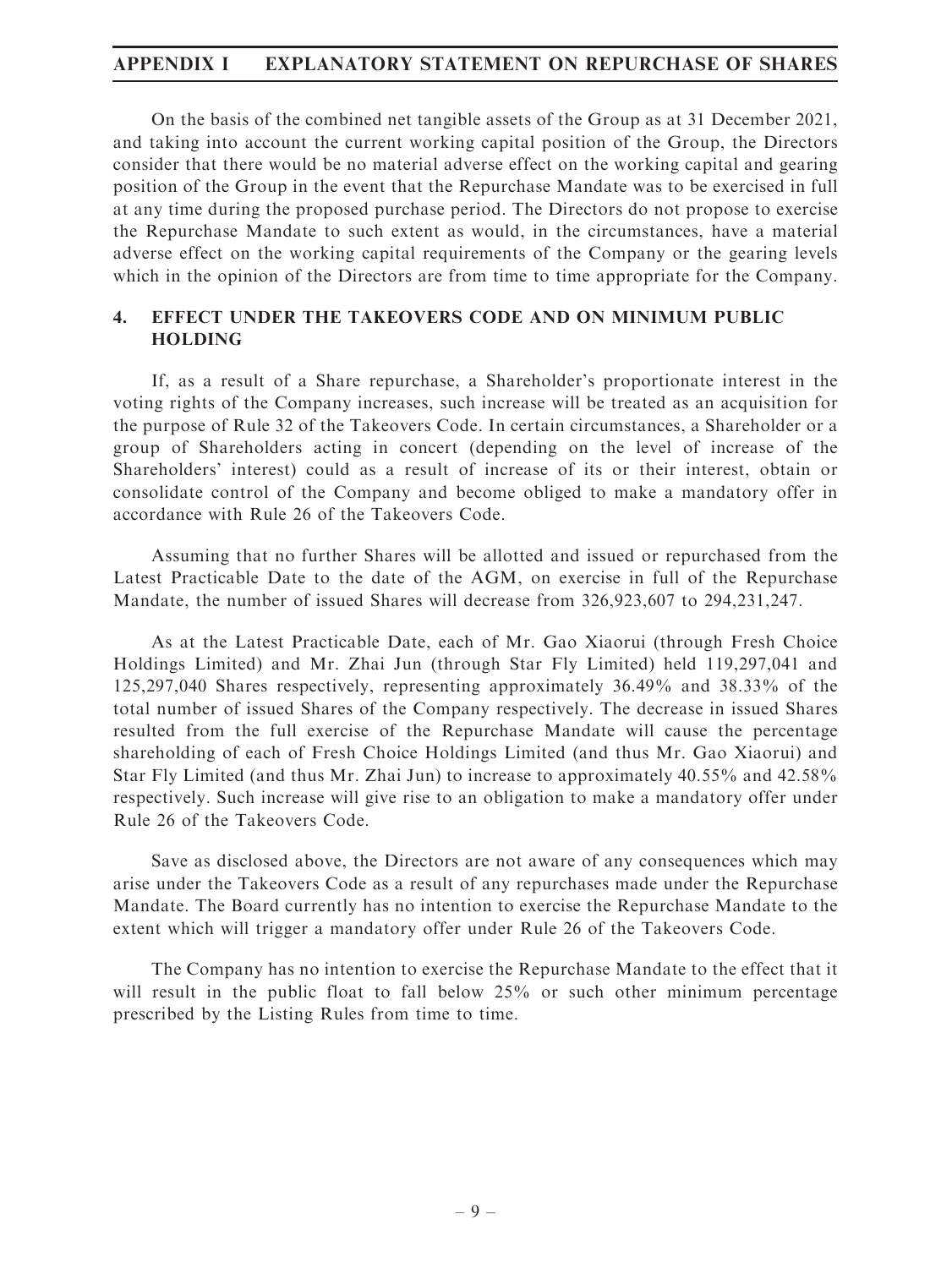# APPENDIX I EXPLANATORY STATEMENT ON REPURCHASE OF SHARES

#### 5. SHARE PRICE

The highest and lowest prices at which the Shares have been traded on the Stock Exchange during the previous twelve months and up to the Latest Practicable date were as follows:

|                                         | <b>Share Price</b> |        |
|-----------------------------------------|--------------------|--------|
|                                         | <b>Highest</b>     | Lowest |
|                                         | $(HK\$             | $(HK\$ |
| 2021                                    |                    |        |
| April                                   | 2.120              | 1.400  |
| May                                     | 1.580              | 1.100  |
| June                                    | 1.650              | 0.870  |
| July                                    | 1.300              | 1.030  |
| August                                  | 1.230              | 0.900  |
| September                               | 0.940              | 0.700  |
| October                                 | 1.490              | 0.720  |
| November                                | 1.150              | 0.800  |
| December                                | 0.820              | 0.640  |
| 2022                                    |                    |        |
| January                                 | 0.770              | 0.620  |
| February                                | 0.690              | 0.600  |
| March                                   | 0.650              | 0.550  |
| April                                   | 0.720              | 0.650  |
| May (up to the Latest Practicable Date) | 0.690              | 0.690  |

## 6. REPURCHASE OF SHARES

The Company had not purchased any shares in the six months preceding the Latest Practicable Date, whether on the Stock Exchange or otherwise.

## 7. GENERAL

None of the Directors, and to the best of their knowledge having made all reasonable enquiries, nor any Close Associates of any Director, have any present intention in the event that the Repurchase Mandate is approved by the Shareholders to sell any Shares to the Company.

No Core Connected Person has notified the Company that he has a present intention to sell Shares to the Company, or has undertaken not to do so, if the Repurchase Mandate is approved by Shareholders.

The Directors have undertaken to the Stock Exchange to exercise the power of the Company to make purchases pursuant to the Repurchase Mandate in accordance with the Listing Rules and the applicable laws of Bermuda.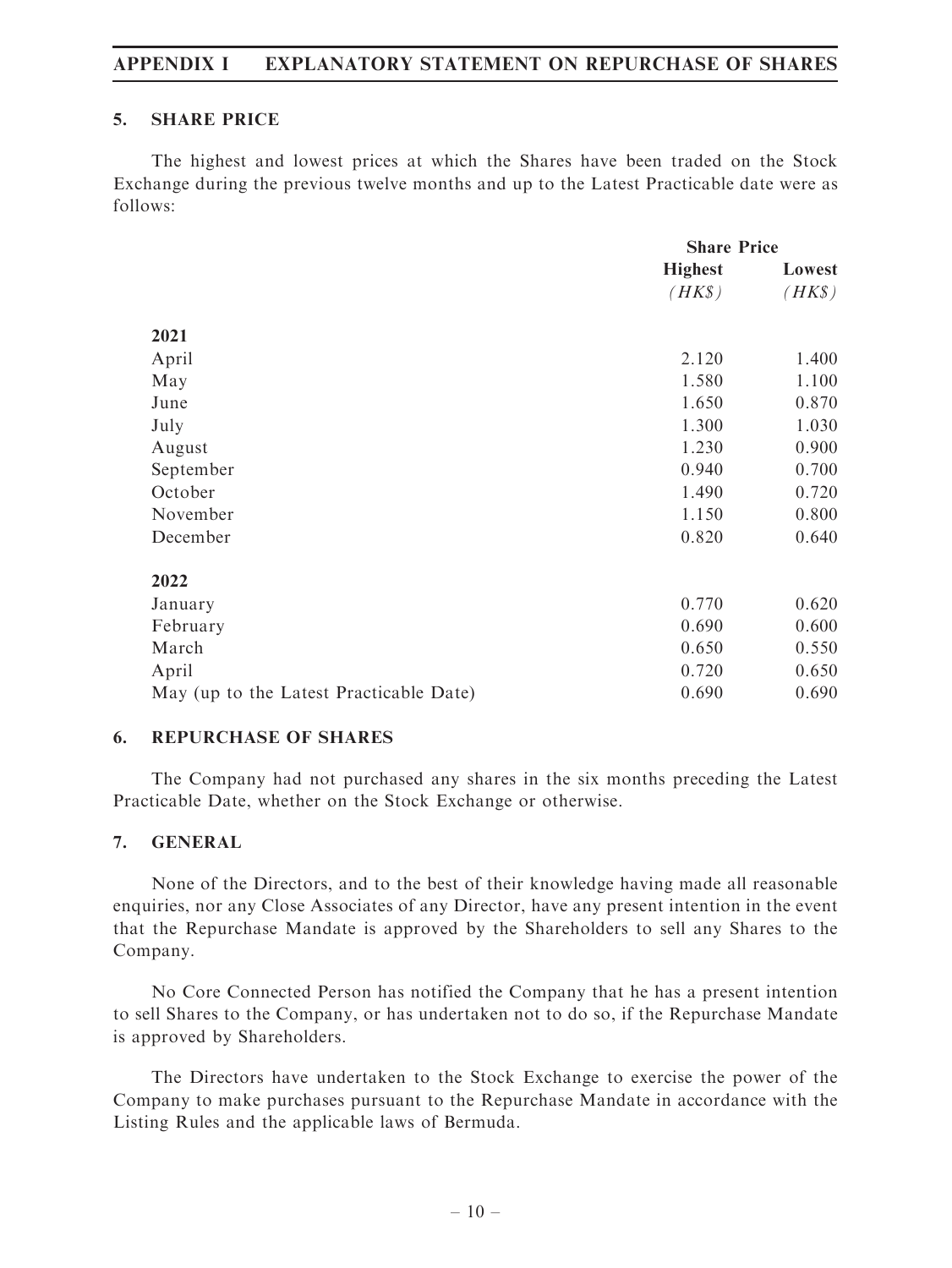Set out below are details of the Director who is proposed to be re-elected at the AGM.

#### 1. MR. LI SHAOHUA

Mr. Li Shaohua ("Mr. Li"), aged 59, became an executive Director on 21 February 2019. Mr. Li graduated from Daqing Petroleum College (now known as Northeast Petroleum University) with a bachelor degree in petroleum drilling engineering, and obtained a master degree in business administration from Murdoch University, Australia.

Mr. Li has over 35 years' experience in the areas of oil and natural gas industry, corporate management, and merger and acquisition. He was responsible for business operations, sales management and industrial investment in 華北石油管理局 (North China petroleum administration bureau\*), 珠海格力電器股份有限公司 (Gree Electric Appliances Inc. of Zhuhai\*) and 珠海九豐阿科能源有限公司 (Zhuhai Jovoarco Energy Ltd\*) respectively, and served as a deputy general manager in 廣東振戎能源有限公司 (Guangdong Zhenrong Energy Co., Ltd.\*) (''Guangdong Zhenrong''). Moreover, due to the winding up petition filed against FAME DRAGON INTERNATIONAL INVESTMENT LIMITED (榮龍國際投資有限公司) (incorporated in Hong Kong with the business of investment holding) (''Fame Dragon'') and the winding up petition filed against GUANGDONG ZHENRONG (HONG KONG) COMPANY LIMITED (廣東振戎 (香港)有限公司) (incorporated in Hong Kong with the business of investment holding) (''Zhenrong HK'') on 25 October 2016 and 14 July 2016 respectively, as designated by Guangdong Zhenrong (of which Fame Dragon and Zhenrong HK are the wholly owned subsidiaries), Mr. Li became the director of Fame Dragon and Zhenrong HK on 10 November 2016 and 7 April 2017 respectively to handle the asset restructuring of the aforementioned two companies. As at 13 June 2016, Zhenrong HK was indebted to the relevant petitioner in the sum of approximately RMB220,086,908; and as at 7 September 2016, Fame Dragon was indebted to the relevant petitioner in the sum of US\$50,775,000. Fame Dragon and Zhenrong HK were wound up under the order for winding up by the High Court of the Hong Kong Special Administrative Region (''Order'') dated 3 April 2017 and the Order dated 27 September 2017 respectively. Besides, Mr. Li was the executive vice president of Wai Chun Strategic Investment Limited, a subsidiary of Wai Chun Group Holdings Limited (a company listed on the Stock Exchange, stock code: 1013) and was mainly responsible for the business development in the mainland China.

Mr. Li is currently an independent non-executive director of China Finance Investment Holdings Limited (a company listed on the Stock Exchange, stock code: 00875).

Mr. Li has entered into a service contract with the Company which shall continue to be effective unless terminated by one month's notice in writing served by either party on the other or payment in lieu. Pursuant to the service contract, Mr. Li is entitled to a salary of HK\$113,000 per month which is determined by the Board based on the remuneration policy of the Company, with reference to his duties and responsibilities with the Group.

<sup>\*</sup> For identification purpose only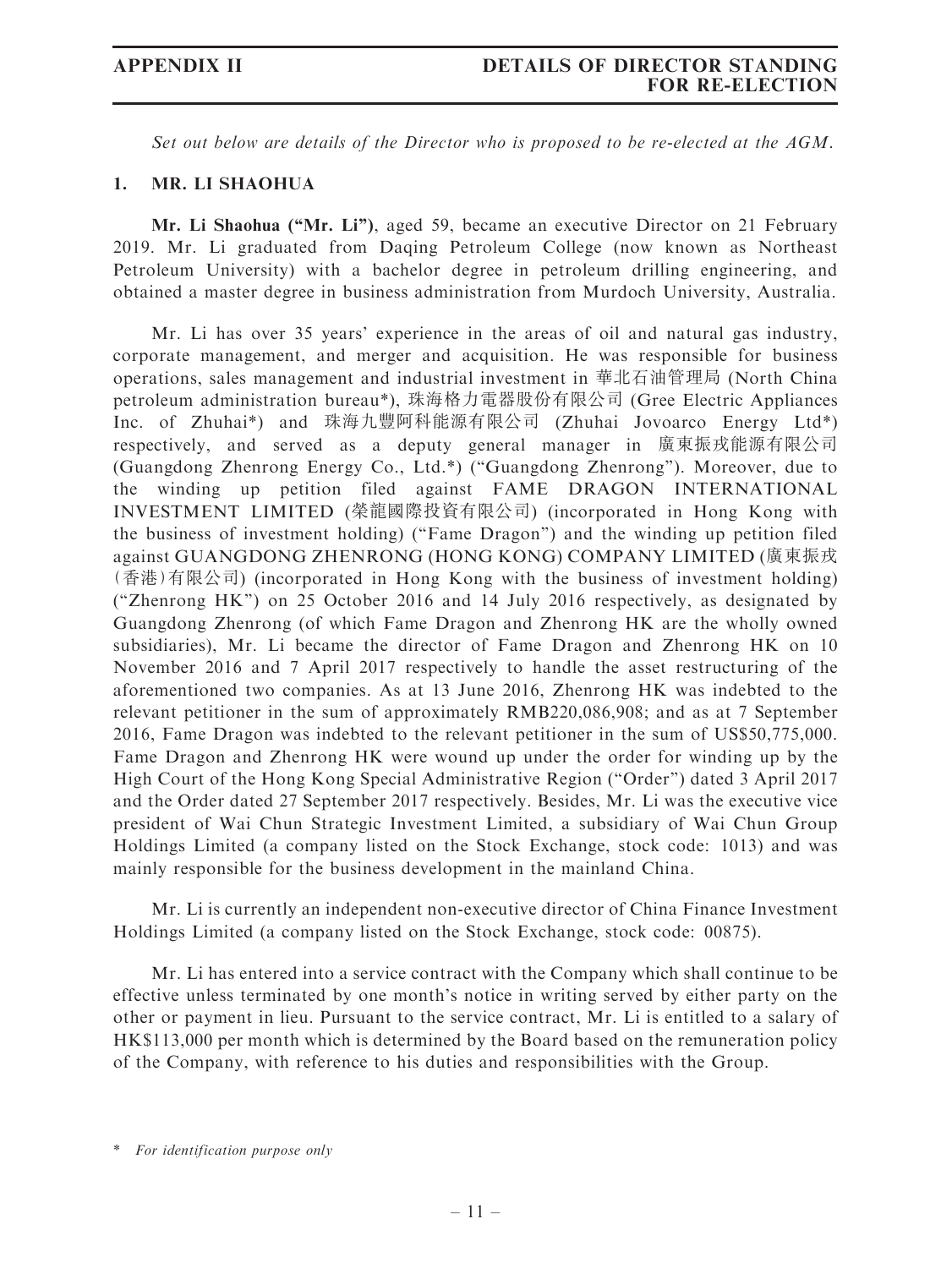#### DIRECTORS' EMOLUMENTS

The amounts of emoluments received by the above Director, to be re-elected at the upcoming AGM, for the year ended 31 December 2021 is set out in the table below:

|                  |                                               | Salaries,                                       |                                       |                          |              |
|------------------|-----------------------------------------------|-------------------------------------------------|---------------------------------------|--------------------------|--------------|
|                  |                                               | allowances                                      | Employee<br>and benefits share option | <b>Pension</b><br>scheme | <b>Total</b> |
| <b>Directors</b> | in kind<br><b>Fees</b><br>( <i>HK\$'000</i> ) | $(HK$'000)$ $(HK$'000)$ $(HK$'000)$ $(HK$'000)$ | benefits contributions remuneration   |                          |              |
| Mr. Li Shaohua   | 1.356                                         |                                                 |                                       |                          | 1,356        |

The emoluments received in 2021 and to be received in 2022 by the above Director to be re-elected at the AGM were/will be determined by the remuneration committee of the Company (''Remuneration Committee'') or the Board based on the adopted remuneration policy reviewed by the Remuneration Committee (as the case may be), with reference to the Director's background and qualifications, skills and experience, responsibilities undertaken, contribution to the Group, time commitment and the prevailing market level of remuneration of similar position.

#### OTHER INFORMATION

If re-elected at the AGM, Mr. Li Shaohua, subject to the terms agreed otherwise which expire earlier (if any), will be subject to the rotation, removal, vacation or termination of such offices as set out in the Bye-laws or the disqualification to act as a Director under the Bye-laws, the laws of Bermuda and the Listing Rules. Save as disclosed herein, the above Director did not in the past three years up to the Latest Practicable Date hold any directorship in any listed public company in Hong Kong or overseas, did not as at the Latest Practicable Date hold any position with any member of the Group, and did not have other major appointments and professional qualifications, any interests in the Shares within the meaning of Part XV of the SFO and any relationship with any other Directors, senior management or any substantial or controlling shareholders of the Company, and there is no information which is discloseable or is/was the above Director to be re-elected involved in any of the matters required to be disclosed pursuant to any of the requirements of the provisions under paragraphs  $13.51(2)(h)$  to  $13.51(2)(w)$  of the Listing Rules, and the Board is not aware of any other matters which need to be brought to the attention of the Shareholders.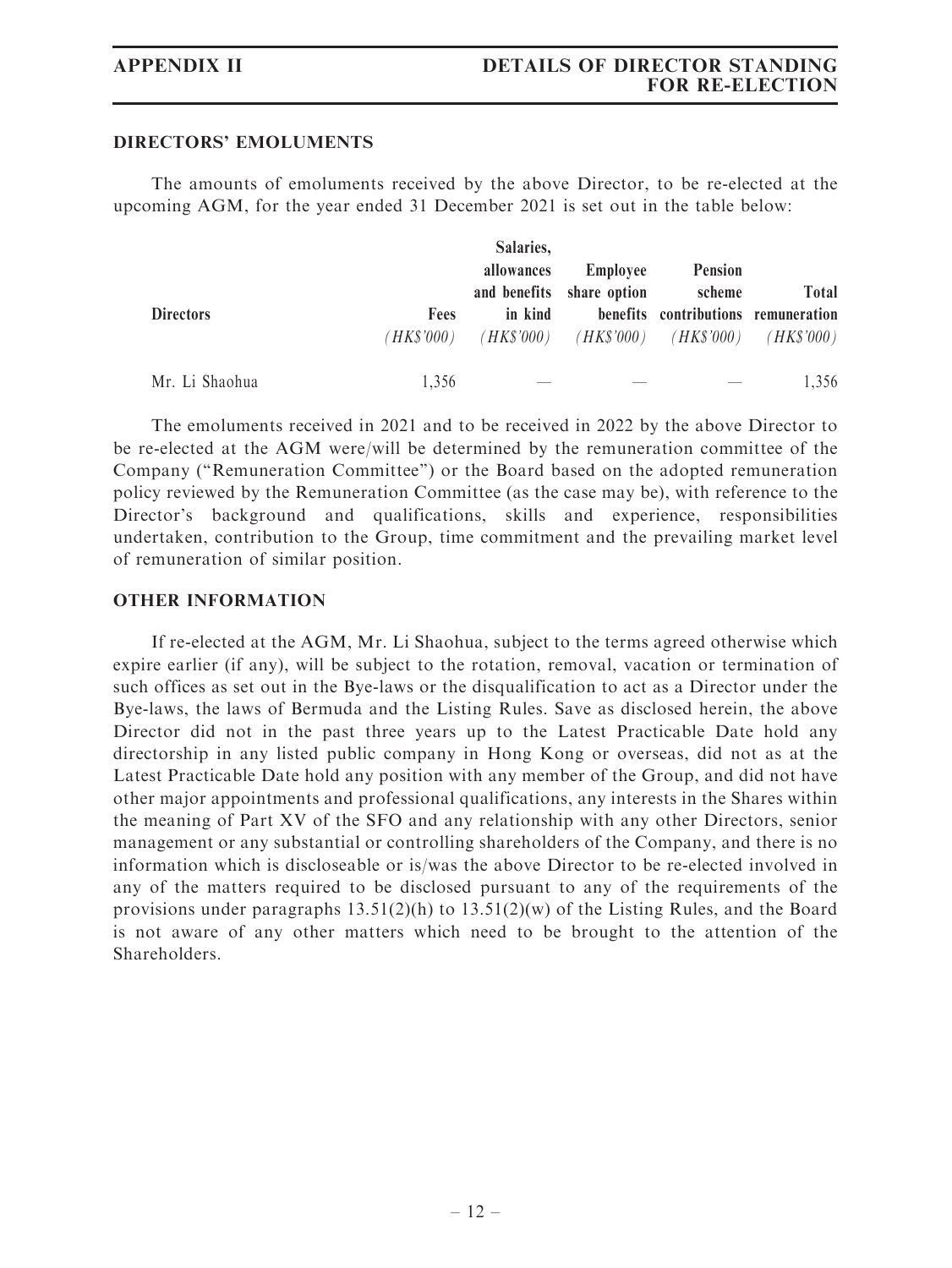

# **PERFECTECH INTERNATIONAL HOLDINGS LIMITED 威發國際集團有限公司**\*

*(Incorporated in Bermuda with limited liability)* (Stock Code: 00765) **(the "Company")**

NOTICE IS HEREBY GIVEN that the annual general meeting of the Company (the "AGM") will be held at  $11:00$  a.m. on 16 June 2022, Thursday at  $24/F$ , Admiralty Centre 1, 18 Harcourt Road, Hong Kong for the purpose of transacting the following business:

## ORDINARY BUSINESS

- 1. To receive and adopt the audited consolidated financial statements and the reports of the directors of the Company (''Directors'') and the independent auditors of the Company (''Auditors'') for the year ended 31 December 2021.
- 2. To re-appoint Messrs. HLM CPA Limited as the Auditors and authorise the board of Directors to fix their remuneration.
- 3. To re-elect Mr. Li Shaohua as an executive Director.
- 4. To authorise the board of Directors to fix the Directors' remuneration.

<sup>\*</sup> For identification purposes only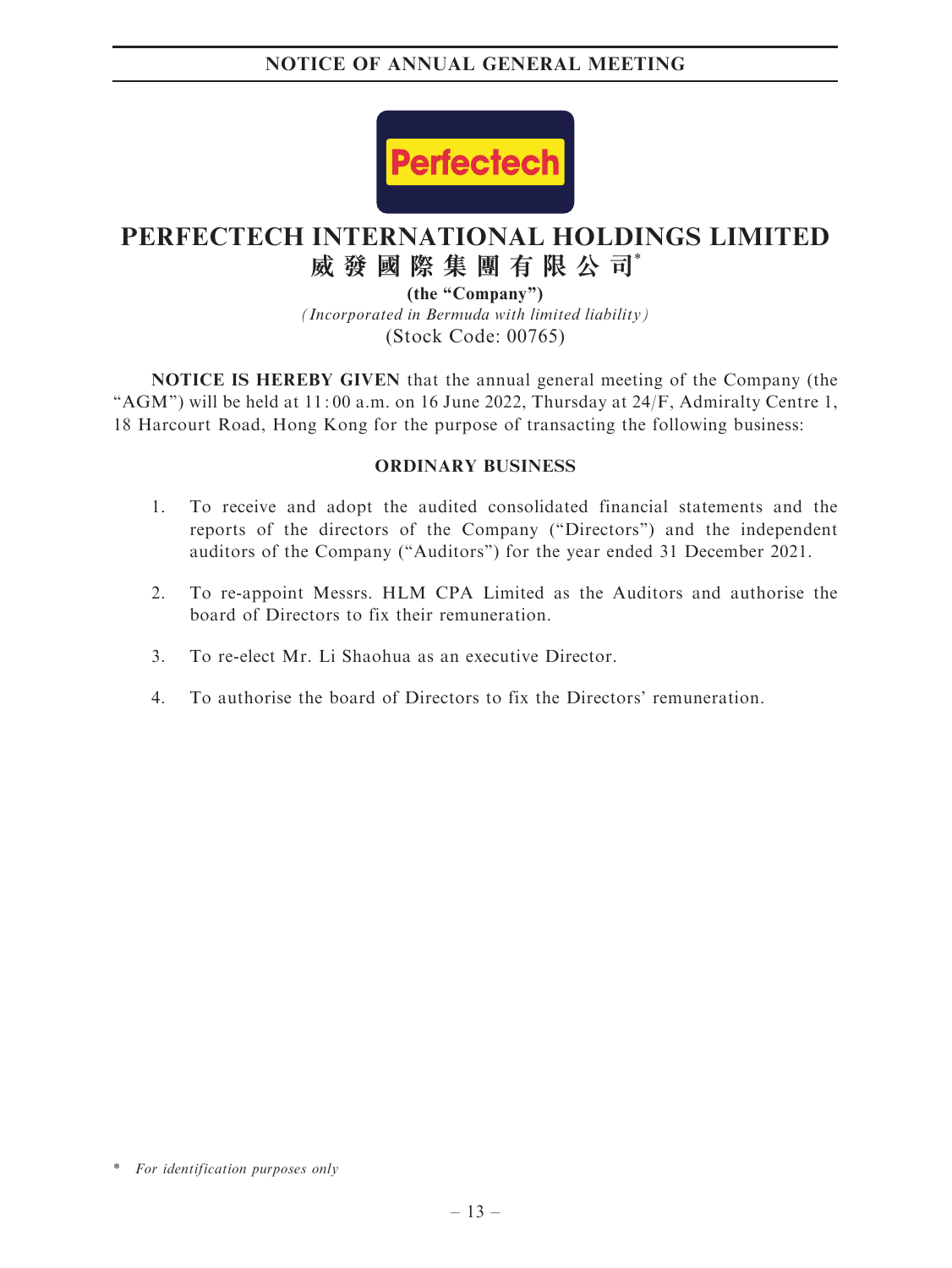#### SPECIAL BUSINESS

To consider and, if thought fit, to pass the following resolutions (with or without modification) as ordinary resolutions:

- 5. ''THAT
	- (a) a general mandate be and is hereby unconditionally given to the Directors to exercise during the Relevant Period (as hereinafter defined) all the powers of the Company to allot, issue and deal with unissued shares in the Company (''Shares'') or securities convertible into Shares or options, warrants or similar rights to subscribe for any Shares or such convertible securities and to make or grant offers, agreements or options which would or might require the exercise of such powers either during or after the Relevant Period, in addition to any Shares which may be issued from time to time (a) on a Rights Issue (as hereinafter defined) or (b) upon the exercise of any options under any option scheme or similar arrangement for the time being adopted for the grant or issue of Shares or rights to acquire Shares or (c) upon the exercise of rights of subscription or conversion attaching to any warrants or convertible bonds issued by the Company or any securities which are convertible into Shares the issue of which warrants and other securities has previously been approved by shareholders of the Company or (d) as any scrip dividend or similar arrangements pursuant to the bye-laws of the Company, not exceeding twenty per cent of the number of issued shares of the Company as at the date of this resolution (subject to adjustment in case of any Share consolidation or subdivision after the mandate has been approved, provided that the maximum number of securities that may be issued and allotted as a percentage of the total number of issued Shares at the date immediately before and after such consolidation or subdivision shall be the same); and
	- (b) for the purpose of this resolution, ''Relevant Period'' means the period from the passing of this resolution until whichever is the earliest of:
		- i. the conclusion of the next annual general meeting of the Company;
		- ii. the expiration of the period within which the next annual general meeting of the Company is required by law or the bye-laws of the Company to be held; and
		- iii. the revocation or variation of the authority given under this resolution by an ordinary resolution of the shareholders of the Company in a general meeting;

and ''Rights Issue'' means an offer of Shares open for a period fixed by the Directors to holders of Shares on the register of members of the Company on a fixed record date in proportion to their then holdings of such Shares (subject to such exclusions or other arrangements as the Directors may deem necessary or expedient in relation to fractions entitlements or having regard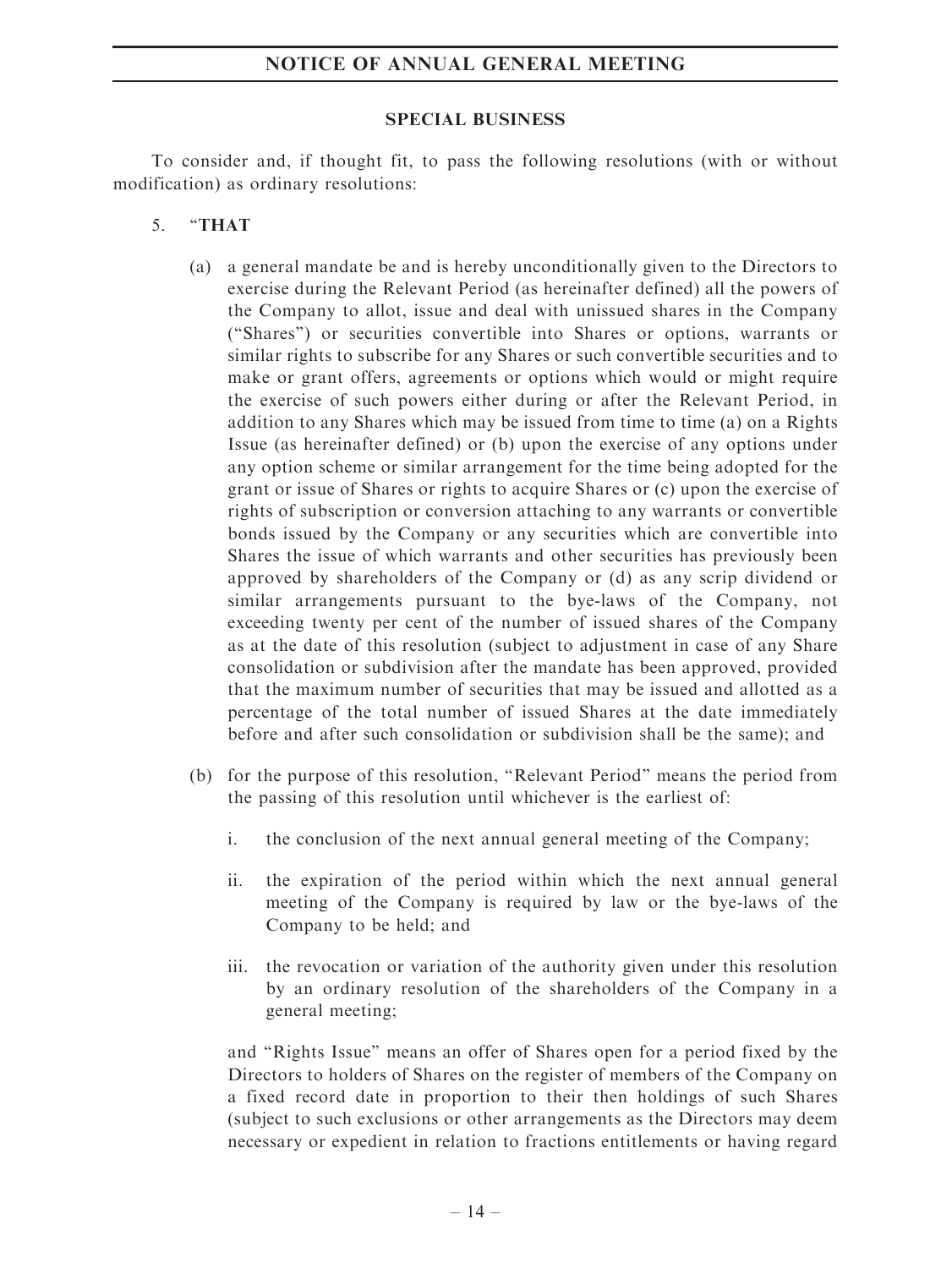to any restrictions or obligations under the laws of any relevant jurisdiction, or of the requirements of any recognized regulatory body or any stock exchange applicable to the Company).''

- 6. ''THAT there be granted to the Directors an unconditional general mandate to repurchase Shares on market through The Stock Exchange of Hong Kong Limited or on another recognised stock exchange and that the exercise by the Directors of all powers of the Company to purchase Shares subject to and in accordance with all applicable laws, be and is hereby generally and unconditionally approved, subject to the following conditions:
	- (a) such mandate shall not extend beyond the Relevant Period;
	- (b) such mandate shall authorize the Directors to procure the Company to repurchase Shares on market through The Stock Exchange of Hong Kong Limited or on another recognised stock exchange at such price as the Directors may at their discretion determine;
	- (c) the Shares to be repurchased by the Company pursuant to this resolution during the Relevant Period shall be no more than ten per cent of the Shares in issue at the date of passing this resolution (subject to adjustment in case of any Share consolidation or subdivision after the mandate has been approved, provided that the maximum number of securities that may be repurchased as a percentage of the total number of issued Shares at the date immediately before and after such consolidation or subdivision shall be the same); and
	- (d) for the purpose of this resolution, ''Relevant Period'' means the period from the passing of this resolution until whichever is the earliest of:
		- i. the conclusion of the next annual general meeting of the Company;
		- ii. the expiration of the period within which the next annual general meeting of the Company is required by law or the bye-laws of the Company to be held; and
		- iii. the revocation or variation of the authority given under this resolution by an ordinary resolution of the shareholders of the Company in a general meeting.''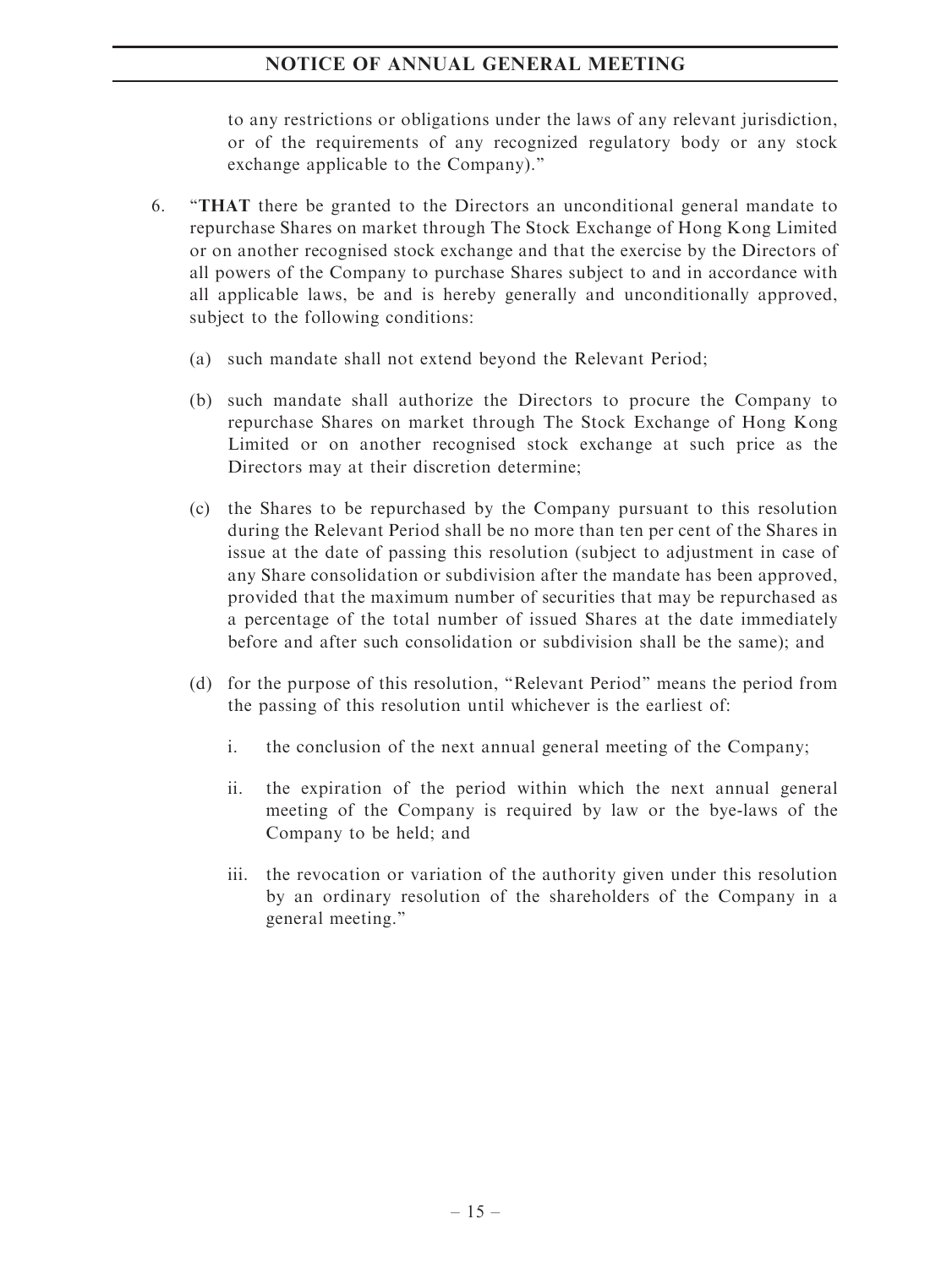7. ''THAT, subject to the availability of unissued share capital and conditional upon the resolutions nos. 5 and 6 above being passed, the number of Shares which are repurchased by the Company pursuant to and in accordance with resolution no. 6 above shall be added to the number of Shares that may be allotted or agreed conditionally or unconditionally to be allotted by the Directors pursuant to and in accordance with resolution no. 5 above.''

> By order of the Board Li Shaohua Executive Director

Hong Kong, 17 May 2022

## Notes:

- 1. A member of the Company who is a holder of two or more Shares, and who is entitled to attend and vote at the AGM is entitled to appoint more than one proxy or a duly authorized corporate representative to attend and vote in his stead. A proxy need not be a member of the Company. Completion and return of the form of proxy will not preclude a member of the Company from attending and voting in person at the AGM and any adjournment thereof should he so wish. In such event, his form of proxy will be deemed to have been revoked.
- 2. A form of proxy for the AGM is enclosed with the Company's circular dated 17 May 2022. In order to be valid, the form of proxy duly completed and signed in accordance with the instructions printed thereon together with a valid power of attorney or other authority, if any, under which it is signed, or a notarially certified copy of such power or authority, must be deposited at the Company's branch share registrar in Hong Kong, Tricor Standard Limited, at Level 54, Hopewell Centre, 183 Queen's Road East, Hong Kong not less than 48 hours before the time appointed for holding the AGM or any adjournment thereof.
- 3. The Hong Kong branch register of members of the Company will be closed from 9 June 2022, Thursday to 16 June 2022, Thursday (both dates inclusive), for the purposes of determining the entitlements of the members of the Company to attend and vote at the AGM. No transfers of Shares may be registered during the said period. The record date for determining the entitlements of the shareholders of the Company to attend and vote at the AGM is 16 June 2022, Thursday. In order to qualify for the aforesaid entitlements, all transfers accompanied by the relevant share certificates must be lodged with the Company's branch share registrar in Hong Kong, Tricor Standard Limited, at Level 54, Hopewell Centre, 183 Queen's Road East, Hong Kong no later than 4: 30 p.m. on 8 June 2022, Wednesday.